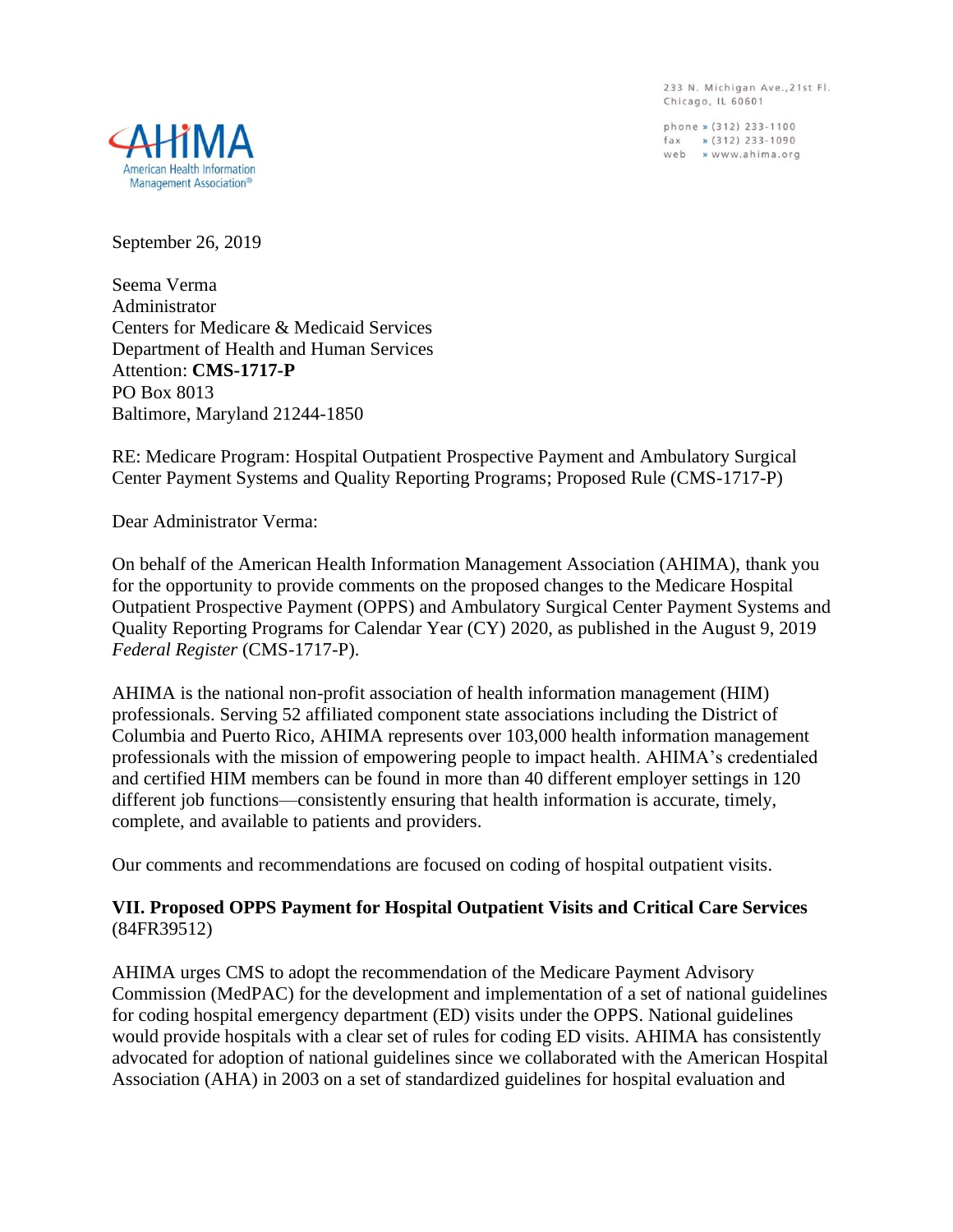## **Seema Verma CMS-1717-P – Medicare Program; Hospital Outpatient Prospective Payment and Ambulatory Surgical Center Payment Systems and Quality Reporting Programs Page 2**

management coding of emergency department and clinic services.<sup>1</sup> We believe standardized, national guidelines are necessary in order to ensure coding consistency and data comparability across hospitals and improve payment accuracy.

MedPAC indicated that the definitions are likely to vary when internal hospital-specific guidelines are used for coding of ED visits rather than national guidelines. AHIMA completely agrees, as the expert panel that developed the AHA/AHIMA guidelines for hospital outpatient visit coding reviewed several sets of hospital-specific guidelines and identified significant variability across them. According to MedPAC, hospitals have steadily shifted the coding of ED visits from lower-paying levels to higher-paying levels under the system where they use their own internal guidelines.<sup>2</sup>

As noted in the MedPAC report, the lack of national guidelines makes identifying differences in hospital resource problematic and makes auditing hospital coding more difficult.<sup>3</sup> According to our members, the lack of standardized guidelines for coding ED visits has sometimes led to arbitrary auditing practices by some payers, whereby auditors have adjusted claims to lower ED complexity levels, even though the criteria were met for a higher complexity level according to the hospital's internal ED visit coding guidelines.

AHIMA agrees with MedPAC that the best approach is a set of codes based on national guidelines that reflect different levels of hospital resources needed to treat patients, and that facilitate monitoring and auditing to offset incentives for upcoding. **AHIMA stands ready to work with CMS on both the development and the implementation of national guidelines for coding hospital ED visits.** AHIMA recommends that CMS use both the guidelines developed by the American College of Emergency Physicians and the AHA/AHIMA model as a starting point for creating national guidelines for ED visit coding. We also recommend that national guidelines be thoroughly tested before implementation.

AHIMA appreciates the opportunity to comment on the CY 2020 Medicare Hospital OPPS proposed rule. AHIMA is committed to working with CMS and the healthcare industry to improve the quality of healthcare data for reimbursement, quality reporting, and other applied analytics.

<sup>1</sup> American Health Information Management Association. "Recommendation for Standardized Hospital Evaluation and Management Coding of Emergency Department and Clinic Services." June 2003. <http://bok.ahima.org/doc?oid=57527#.XXvGKyhKhPY>

<sup>&</sup>lt;sup>2</sup> Medicare Payment Advisory Commission (MedPAC), "Chapter 11: Options for slowing the growth of Medicare fee-for-service spending for emergency department services," Report to the Congress: Medicare and the Health Care Delivery System, June 2019. [http://www.medpac.gov/docs/default](http://www.medpac.gov/docs/default-source/reports/jun19_ch11_medpac_reporttocongress_sec.pdf?sfvrsn=0)[source/reports/jun19\\_ch11\\_medpac\\_reporttocongress\\_sec.pdf?sfvrsn=0](http://www.medpac.gov/docs/default-source/reports/jun19_ch11_medpac_reporttocongress_sec.pdf?sfvrsn=0) 3 Ibid.